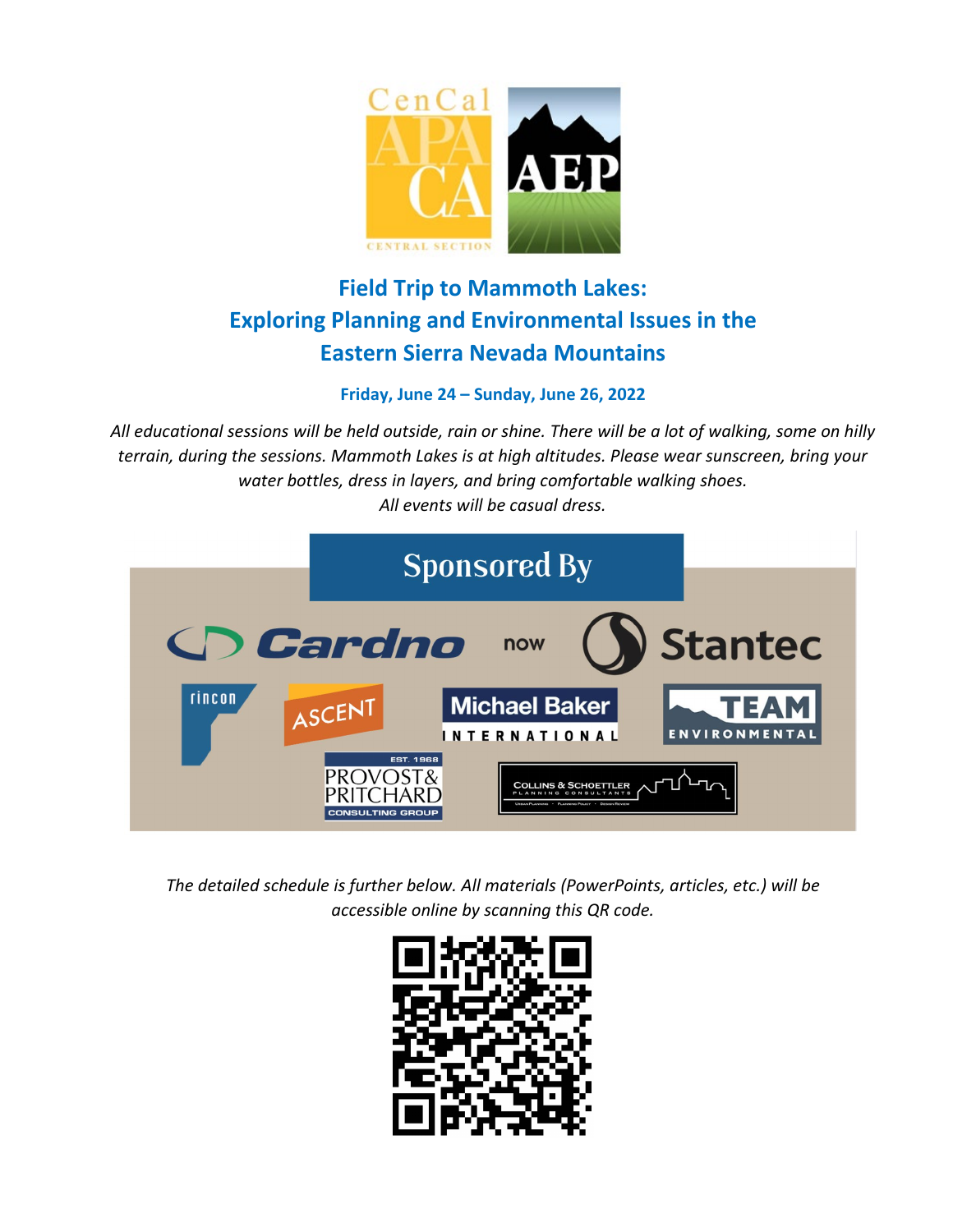### **DETAILED SCHEDULE**

| <b>Date</b>          | <b>Time</b>             | <b>Activity</b>                                                                                                                                                                                                                  | <b>Description</b>                                                                                                                                                                                                                       | <b>Comments</b>                                                                                                                 |
|----------------------|-------------------------|----------------------------------------------------------------------------------------------------------------------------------------------------------------------------------------------------------------------------------|------------------------------------------------------------------------------------------------------------------------------------------------------------------------------------------------------------------------------------------|---------------------------------------------------------------------------------------------------------------------------------|
| Friday,<br>June 24   | 7:00 p.m.               | <b>Casual Dinner and Social Hour</b><br>at "Burgers Restaurant" -<br>Hearty American grub in a<br>cabin-like setting!                                                                                                            | Food and socializing at Burgers<br>Restaurant - 6118 Minaret<br>Road, Mammoth Lakes (within<br>walking distance from The<br>Village Lodge)                                                                                               | Food included in<br>registration; 1 free<br>alcoholic beverage<br>thanks to our<br>sponsors!                                    |
| Saturday,<br>June 25 | $8 - 10$ a.m.           | <b>Free Time</b>                                                                                                                                                                                                                 | Free Time for hiking, biking,<br>coffee, breakfast, or anything<br>else                                                                                                                                                                  | Breakfast on your own                                                                                                           |
|                      | $10 - 10:30$<br>a.m.    | Drive to Housing Session at<br>"The Parcel" (meet in front of<br>The Village Lodge to carpool<br>or join us there)                                                                                                               | Corner of Tavern Road and Old<br>Mammoth Road. Active<br>construction site, wear<br>comfortable shoes that you<br>don't mind getting dirty.                                                                                              | Park at "Park and Ride<br>Lot" at corner of<br>Tavern Road and Old<br>Mammoth Road;<br>allow five-minute<br>walk. See site map. |
|                      |                         | <b>HOUSING AND LAND</b><br><b>COLLABORATION</b><br><b>OPPORTUNITIES IN THE</b><br><b>EASTERN SIERRA</b>                                                                                                                          |                                                                                                                                                                                                                                          |                                                                                                                                 |
|                      | $10:30 -$<br>12:30 p.m. | Speakers:<br>Jeff Griffiths, Supervisor,<br>Inyo County                                                                                                                                                                          | "Coordinating Land<br><b>Management, Transportation</b><br><b>Planning, and Environmental</b><br><b>Protection in the Highest</b><br><b>Mountains and the Deepest</b><br>Valleys"                                                        | Boxed lunch and<br>beverages at The<br>Parcel                                                                                   |
|                      |                         | Jonnie Lan, AICP, CenCal<br>$\bullet$<br>APA Section Director,<br>(facilitator)<br>Sandra Moberly, AICP,<br>$\bullet$<br>Town of Mammoth Lakes<br>Nolan Bobroff, Town of<br><b>Mammoth Lakes</b>                                 | "What's up with Affordable<br><b>Housing in Mammoth Lakes?</b><br><b>Overview of the Town's</b><br>progressive housing program<br>and a Case Study on<br><b>Affordable Housing and CEQA"</b><br>2 AICP CM Credits, #9250311              |                                                                                                                                 |
|                      | $12:30 - 1$<br>p.m.     | Drive to Main Lodge for Scenic<br>Gondola Rides                                                                                                                                                                                  |                                                                                                                                                                                                                                          | <b>Address of Main</b><br>Lodge: 10001 Minaret<br>Road                                                                          |
|                      | $1 - 2 p.m.$            | Scenic Gondola Rides to the<br>Eleven53 Interpretive Center<br>(Optional)                                                                                                                                                        | Scenic Gondola Rides to top of<br>Mammoth Mountain and back<br>(optional)                                                                                                                                                                | Main Lodge: 10001<br>Minaret Road                                                                                               |
|                      | $2 - 3:30$<br>p.m.      | <b>REDEVELOPMENT,</b><br><b>RECREATION, AND</b><br><b>ECONOMIC VITALITY</b><br>Speakers:<br>Councilmember John<br>$\bullet$<br>Wentworth, Town of<br><b>Mammoth Lakes</b><br>Sandra Moberly, AICP,<br>٠<br>Town of Mammoth Lakes | "The Future of Mammoth:<br><b>Exploring the Interrelated</b><br><b>Topics of Resort and</b><br><b>Recreational Planning,</b><br><b>Redevelopment, and Economic</b><br><b>Vitality in Mammoth Lakes"</b><br>1.5 AICP CM Credits, #9250312 | <b>Presentation at Main</b><br>Lodge Sundeck                                                                                    |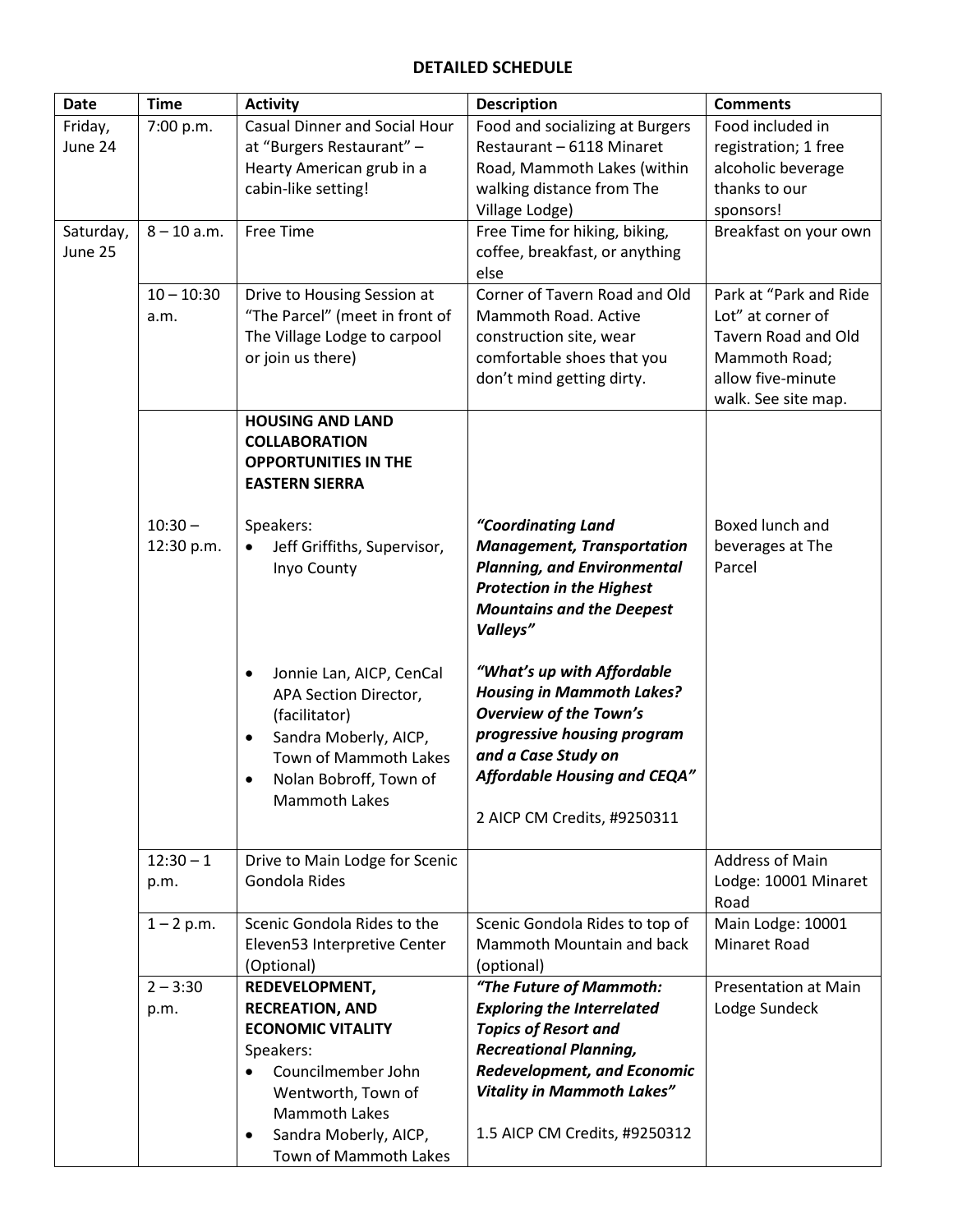| <b>Date</b> | <b>Time</b>   | <b>Activity</b>                      | <b>Description</b>                      | <b>Comments</b>      |
|-------------|---------------|--------------------------------------|-----------------------------------------|----------------------|
| Saturday,   | $3:45 - 4$    | Drive back to The Village            |                                         |                      |
| June 25     | p.m.          | Lodge / your accommodations          |                                         |                      |
|             | $4 - 6:30$    | Free Time                            | Free Time for hiking, biking, e-        | On your own          |
|             | p.m.          |                                      | biking, cocktails, coffee breaks,       |                      |
|             |               |                                      | or anything else                        |                      |
|             | 6:30 p.m. $-$ | Happy Hour and Sit-Down              | Food and Socializing at                 | Food included in     |
|             | Socializing;  | Dinner at "Kitchen 53 and            | Kitchen 53, 6201 Minaret Road,          | registration; 1 free |
|             |               | Cocktails," - new American           | Suite 153, Mammoth Lakes                | alcoholic beverage   |
|             | 7 p.m.        | hot spot with fancy drinks!          | (within walking distance from           | thanks to our        |
|             | Dinner        |                                      | The Village Lodge)                      | sponsors!            |
| Sunday,     | 9:00 a.m.     | Drive to Hayden Cabin on             | Mammoth Museum at Hayden                | Breakfast on your    |
| June 26     |               | Mammoth Creek,                       | Cabin is the historic museum of         | own.                 |
|             |               | neighborhood of Andrea               | the area (donations to Hayden           | Address of Hayden    |
|             |               | <b>Mead Lawrence</b>                 | Cabin accepted)                         | Cabin: 5489 Sherwin  |
|             |               |                                      |                                         | <b>Creek Road</b>    |
|             | $9:30 -$      | <b>SUSTAINABILITY IN THE</b>         | "Historic and Current-Day               | At Hayden Cabin;     |
|             | 11:00 a.m.    | <b>EASTERN SIERRA</b>                | <b>Environmental Issues facing</b>      | Boxed lunch and      |
|             |               | Speakers:                            | the Eastern Sierra & Honoring           | refreshments will be |
|             |               |                                      | Andrea Mead Lawrence as a               | provided             |
|             |               | Susan Baldwin, AICP,<br>$\bullet$    | <b>Local Planner, Elected Official,</b> |                      |
|             |               | <b>Retired Regional Planner</b>      | and Conservation Pioneer"               |                      |
|             |               | Santiago M. Escruceria,<br>$\bullet$ |                                         |                      |
|             |               | Mono Lake Committee                  | 1.5 AICP CM Credits;                    |                      |
|             |               | Sandra Moberly, AICP,<br>$\bullet$   | 1 AICP CM Sustainability Credit,        |                      |
|             |               | Town of Mammoth Lakes                | #9250309                                |                      |
|             |               | Janet Hatfield, Eastern<br>$\bullet$ |                                         |                      |
|             |               | Sierra Climate &                     |                                         |                      |
|             |               | <b>Communities Resilience</b>        |                                         |                      |
|             |               | Project Manager                      |                                         |                      |
|             | 11:00 a.m.    | Field Trip Ends; Travel back to      |                                         | The Village Lodge    |
|             |               | hotel and/or back home               |                                         | Check-out is 11 a.m. |

## **The Parcel Site Map:**

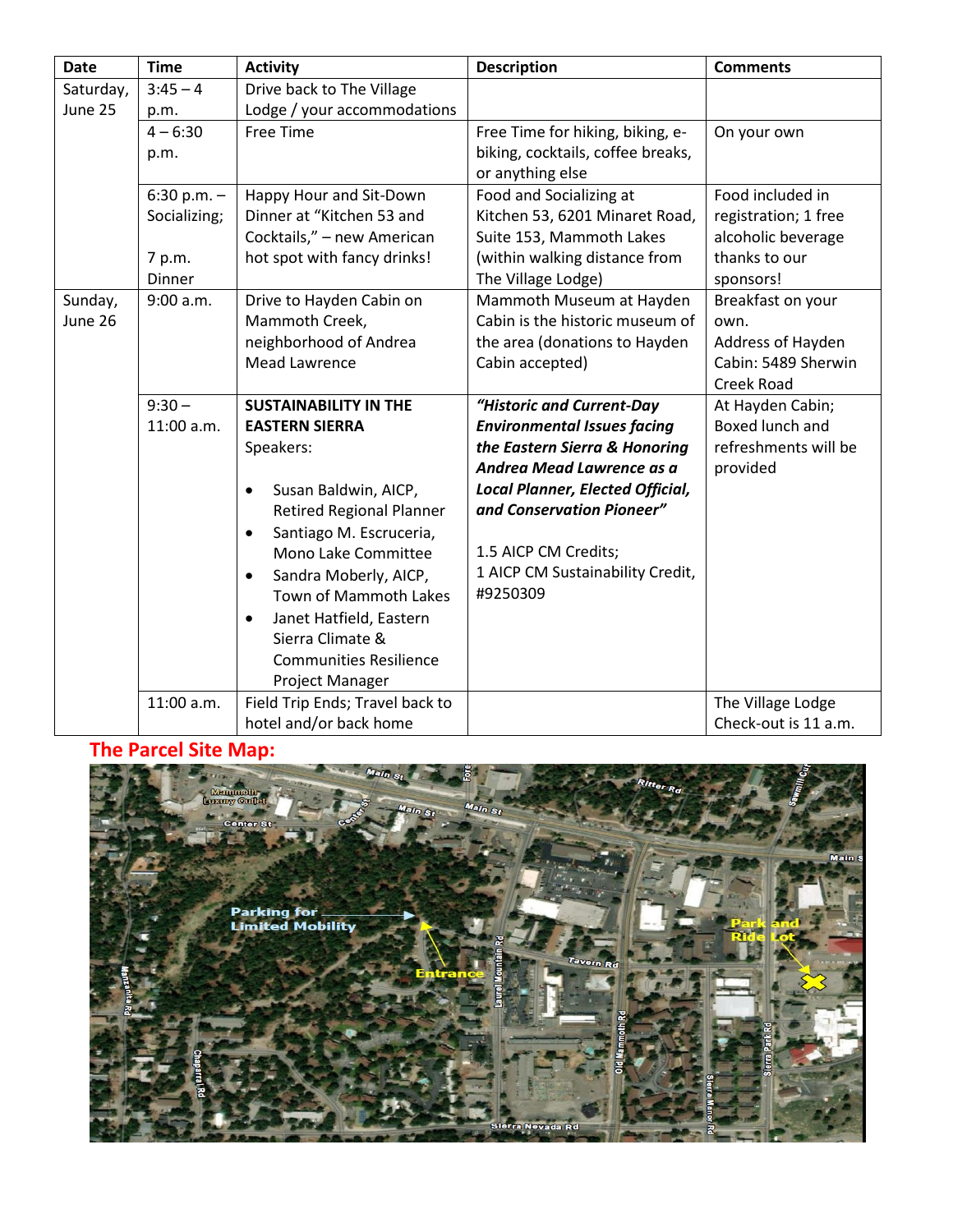**COVID PROTOCOLS**: Given evolving conditions, APA and AEP will follow any additional state guidelines in place at the time of event. Thank you for your patience and understanding as we try to prevent the spread of COVID. Please do not attend this event if you are coughing, feeling sick, or have a fever. Partial refunds will be provided for those that cannot attend due to positive COVID test results or last minute COVID-related health issues. Refunds for other cancellations will be provided on a case-by-case basis based on ultimate costs incurred by APA and AEP and will be calculated after the event.

#### **PARTICIPATION WAIVER/RELEASE**

In consideration of my participation in this activity, I hereby waive, release, hold harmless, and discharge the California Chapter of the American Planning Association, the Central Section APA (CenCal APA) and AEP Central Chapter, its officers, directors, employees, consultants and agents, all of which are collectively hereinafter referred to as "APA California," from all claims, causes of action, or liability against arising out of my participation in the activity, including for damage or injury to property or persons, attorney's fees, and other related costs and expenses, and even though such claims may arise out of negligence or carelessness on the part of APA California.

Knowing, understanding, and fully appreciating all possible risks, I hereby expressly, voluntarily, and willingly assume all risks and dangers associated with my participation in this activity. Some of the risks and dangers are listed below. I understand this list is not exhaustive. Common risks include: bus or individual car travel to and from the activity and/or meeting location, bicycle use, car and/or bicycle accident, pedestrian accident, tripping, slipping, falling, food poisoning, alcohol poisoning, and theft.

I have read this waiver/release and understand the terms used in it and their significance. This waiver and release is freely and voluntarily given with the understanding that the right to legal recourse against APA California is, knowingly, given up in return for and as a condition to allowing my participation in the activity. My acceptance of this waiver is intended to bind not only myself but also my successors, heirs, representatives, administrators, and assignees.

#### **THE VILLAGE LODGE HOTEL REQUIREMENTS AND ADDITIONAL INFORMATION**

**Public Health Notice**: All lodging, activities, transportation, and experiences at, by, and/or with Mammoth Mountain Ski Area (MMSA) are subject to all physical distancing, sanitation, and other public health requirements, guidelines and protocols in effect at MMSA during the booking in question. MMSA does not commit to any minimum seating or space capacities at its facilities or in its vehicles, and reserves the right to modify or postpone bookings, to the extent caused or required by these requirements, guidelines, and/or protocols.

Rates offered are based on availability at the time the reservation is made and will not be offered after Tuesday, May 24, 2022. If the group does not have a minimum of five rooms reserved for two nights each as of Tuesday, May 24, 2022, the existing reservations will have their rate increased to the best available rate available for each room type, over these dates, exclusive of any group discounts.

#### **Cancel/Change Policy**

#### **Summer Season:** *Applicable April 18, 2022 through December 16, 2022*

Advanced deposit of the first night plus tax is due at booking. You may cancel or change your reservation with a \$50.00 change/cancellation fee by providing MMSA with at least two days' notice in advance of the arrival date. Within two days of arrival, all reservations are non-changeable, non-transferable, and non-refundable, unless other arrangements have been made and agreed to by MMSA.

In order to satisfy local safety and fire ordinances, maximum occupancy levels have been established for all room types. All occupants must therefore be registered with the hotel. Any unregistered occupants may be asked to leave the property.

**Mammoth Mountain Ski Area has a Resort Fee of \$20.00 per room per night**. This fee entitles MMSA's guests to the following benefits: unlimited internet usage, unlimited local and 800 phone calls, incoming and outgoing fax service, business center computer services, DVD movie rental, in room tea and coffee, game room access, fitness room access and in resort transportation. This fee also enables MMSA to provide seasonal bike storage, ski and snowboard valet, and chain installation and removal.

Unless otherwise noted, guests are responsible for their own charges. Upon arrival, MMSA requires a credit card for each guest room to establish individual accounts for room charges. Individual accounts of guests must be paid upon checkout.